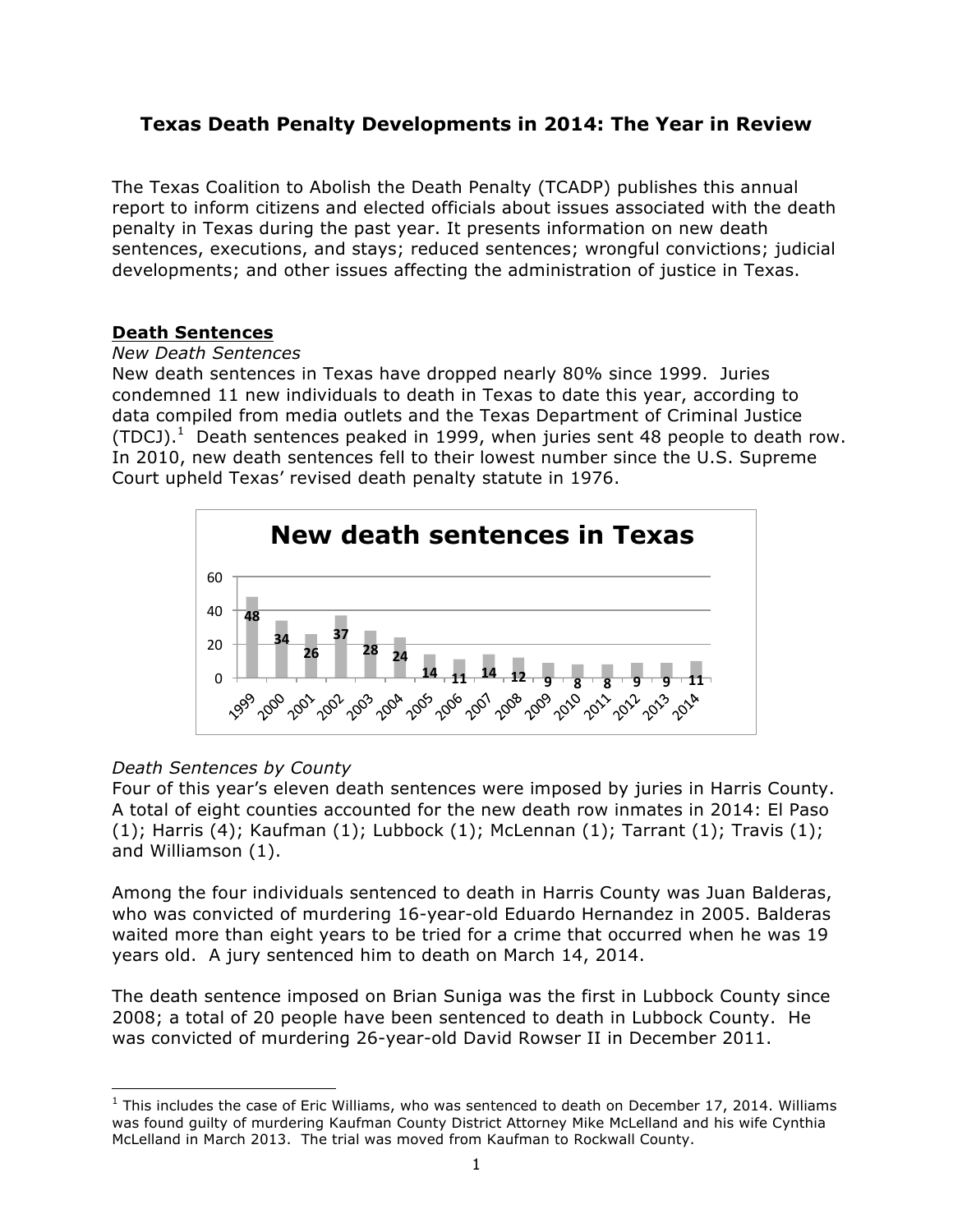El Paso County imposed its first death sentence since 2009, condemning Fidencio Valdez to death for the December 2010 shooting of Julio Barrios. (See *Jury Rejections* below for information about another capital murder trial this year in El Paso.)

The death sentence imposed on Steven Thomas on October 27, 2014 was the first in Williamson County in 15 years. The jury in his capital murder trial sentenced him to death for killing 73-year-old Mildred McKinney in 1980. The murder had gone unsolved until 2012, when police connected Thomas to the crime after obtaining DNA evidence through a drug arrest.

An analysis of data from 2010 to 2014 reveals that only 21 Texas counties have imposed death sentences in the last 5 years; of these, only 13 counties have done so in the last 2 years.

Just five counties – 2% of the 254 counties in Texas – account for more than 60% of new death sentences since 2010.

Prosecutors in the Harris County District Attorney's Office account for more than 20% of new death sentences since 2010. Out of a total 45 death sentences imposed in this time period, Harris County leads with 10, followed by Dallas County with 7, Tarrant County with 4, and Travis and McLennan Counties with 3 each. The other 16 counties imposed 1-2 sentences each.

Notably, prosecutors in Dallas County did not pursue the death penalty in any new capital murder trials in 2014.

| <b>Texas' Highest Sentencing Counties Since 2010</b> |                |          |                |      |          |                                  |                                      |  |
|------------------------------------------------------|----------------|----------|----------------|------|----------|----------------------------------|--------------------------------------|--|
|                                                      | 2010           | 2011     | 2012           | 2013 | 2014     | <b>Total</b><br>$2010 -$<br>2014 | <b>Total</b><br><b>Since</b><br>1976 |  |
| <b>Harris</b>                                        | 2              | 3        | 0              |      | 4        | 10                               | 294                                  |  |
| <b>Dallas</b>                                        | $\mathcal{P}$  | 0        | $\overline{2}$ | 3    | $\Omega$ |                                  | 106                                  |  |
| <b>Tarrant</b>                                       | $\Omega$       |          | 2              |      |          | 4                                | 73                                   |  |
| <b>Travis</b>                                        |                |          | 0              |      |          | 3                                | 20                                   |  |
| <b>McLennan</b>                                      | $\overline{0}$ | $\Omega$ | 1              |      | 1        | 3                                | 18                                   |  |
| <b>Total</b>                                         | 5              | 5        | 5              | 5    |          | 27                               | 511                                  |  |
| <b>Total All</b><br><b>Counties</b>                  | 8              | 8        | 9              | 9    | 11       | 45                               | 1,087                                |  |

View a map of new death sentences by county from 2010 to 2014 at http://tcadp.org/2010-2014-new-death-sentences/.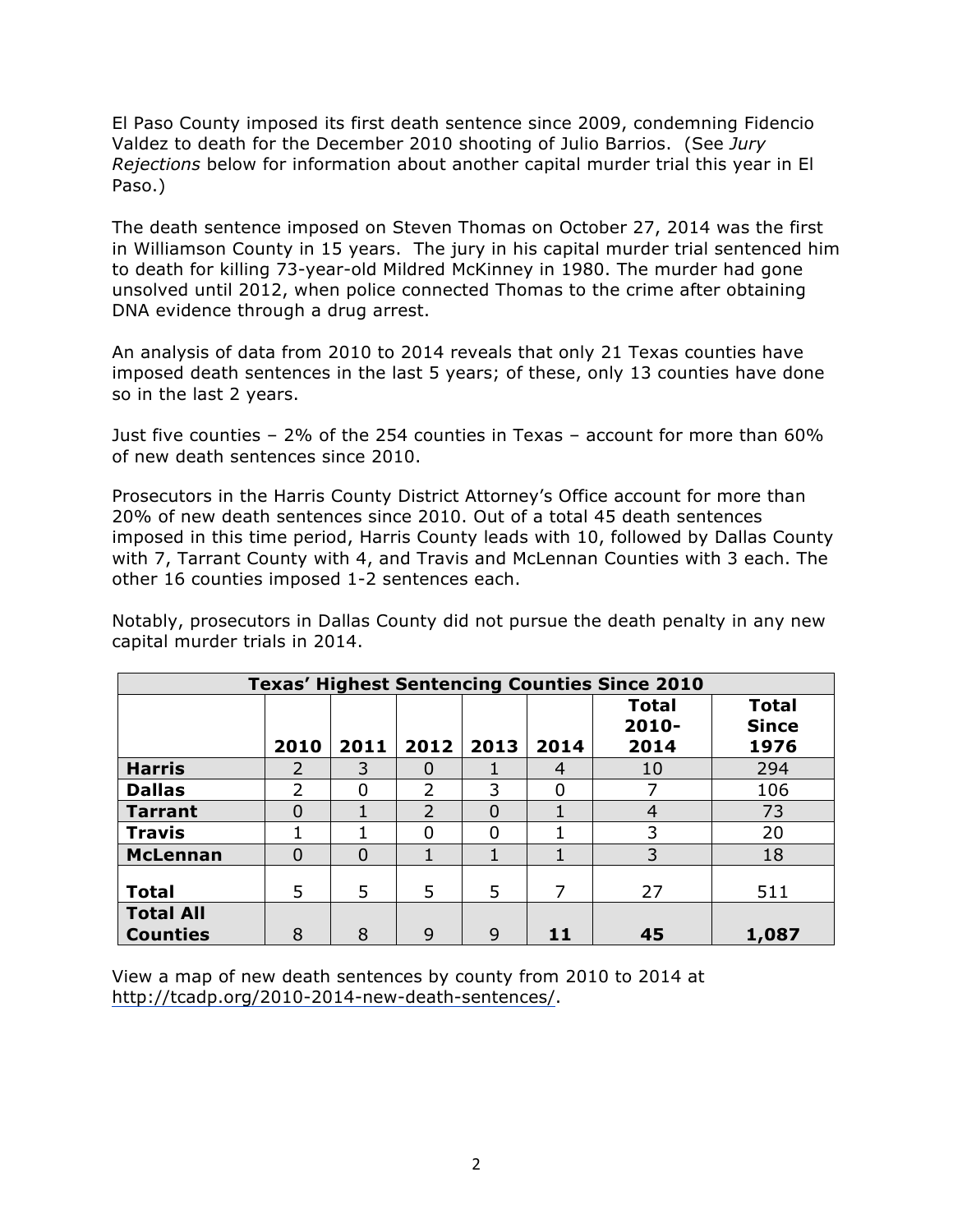#### *Death Sentences by Race*

Five of the new death row inmates in 2014 are African-American, four are white, and two are Hispanic. <sup>2</sup> All are male. Over the last five years, 60% of all new death sentences in Texas have been imposed on African-Americans.

In the two highest sentencing counties, these patterns are even more pronounced:

• In Harris County, 15 of the last 18 defendants sentenced to death are African-American and the other 3 are Hispanic. The last death sentence imposed on a white defendant in Harris County occurred in November 2004, when serial killer Anthony Shore was sent to death row.



• Of the 11 men sentenced to death in Dallas County since 2008, 8 are African-American and 2 are Hispanic.

While African-Americans comprise only 12% of the population of Texas, they comprise 41.8% of death row inmates, according to TDCJ.<sup>3</sup> Hispanics comprise 28.2% of the death row population, and whites comprise 28.6%.

| New Death Sentences by Race of Defendant, 2010-2014 |      |   |                    |   |      |                                   |  |  |
|-----------------------------------------------------|------|---|--------------------|---|------|-----------------------------------|--|--|
|                                                     | 2010 |   | 2011   2012   2013 |   | 2014 | <b>Total Sentences by</b><br>Race |  |  |
| <b>African-American</b>                             |      |   |                    |   |      |                                   |  |  |
| <b>Hispanic</b>                                     |      |   |                    |   |      |                                   |  |  |
| <b>White</b>                                        | 3    |   |                    |   |      |                                   |  |  |
| <b>Total People of</b>                              |      |   |                    |   |      |                                   |  |  |
| Color                                               |      | 6 | 8                  | 8 |      | 34                                |  |  |
| <b>Total Sentences</b>                              |      |   | 9                  |   |      |                                   |  |  |

As of November 6, 2014, TDCJ counted 273 death row inmates, which includes 7 women.<sup>4</sup> This remains the lowest Texas death row population since the late 1980s, according to research by TCADP. More than one-third of these individuals were convicted in Harris County.<sup>5</sup> Texas holds the third-largest death row population in the nation, after California (750) and Florida (395). See Appendix A for a list of new death row inmates in Texas.

 

 $2$  The Texas Department of Criminal Justice lists Brian Suniga of Lubbock as white, although other records cite his race/ethnicity as Hispanic.

<sup>&</sup>lt;sup>3</sup> See http://www.tdcj.state.tx.us/death\_row/dr\_gender\_racial\_stats.html for more information.

<sup>&</sup>lt;sup>4</sup> Cathy Henderson still appears on this list, even though her conviction was overturned in 2012. The Travis County District Attorney's Office announced in 2013 that it would not seek another death sentence during her re-trial.<br> $<sup>5</sup> TDCJ$  counted 97 inmates from Harris County as of November 6, 2014.</sup>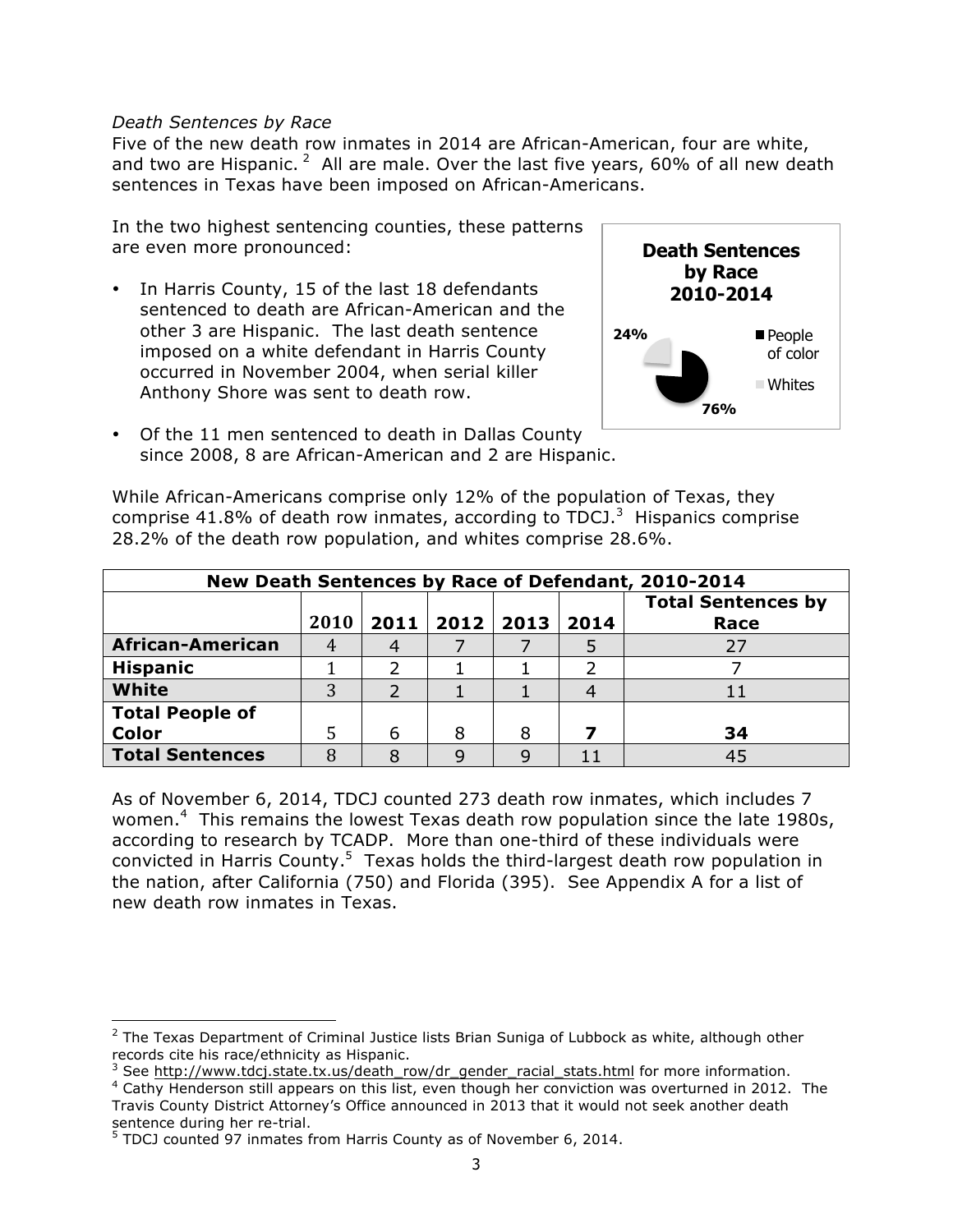### *Jury Rejections*

Death-qualified juries rejected the death penalty in two cases in 2014:

- In the first Texas death penalty trial of 2014, an El Paso County jury determined that 23-year-old Christian Martinez should spend the rest of his life in prison for the 2011 murders of Amalia Flores, 58, and her daughter Jovana Flores, 20. In announcing their decision on February 5, ten of the twelve jurors agreed that mitigating evidence warranted a sentence other than death. Martinez had no history of violence and reportedly attempted suicide at the crime scene.
- In June, Cornelius Harper received a sentence of life in prison without the possibility of parole after the jury in his trial in Fort Bend County determined that mitigating evidence warranted a punishment other than the death penalty. He was convicted of the 2010 murders of his cousin, Yancey Daniels, and Daniels' girlfriend Leiah Jackson, who was pregnant at the time.

Over the last five years, death-qualified juries have rejected the death penalty in at least 14 capital murder trials in Texas. Four of these rejections occurred in cases that were tried or originated in Bexar County. Bexar County, which has sentenced the third highest number of people to death in Texas since 1976, has not imposed any new death sentences since 2009.

### *Resentenced to Death*

 

Two individuals were resentenced to death this year after courts ordered new punishment hearings:

• On July 23, 2014, a Dallas County jury resentenced Kenneth Wayne Thomas to death for the murders of Fred and Mildred Finch in 1986. According to the *Dallas Morning News*, Thomas' initial trial in 1987 marked the first time that a black defendant in Dallas County faced the death penalty for killing a black person. An all-white jury sentenced him to death.<sup>6</sup> The Texas Court of Criminal Appeals ordered a new sentencing hearing in 2010 after determining that prior jurors could not properly consider whether Thomas' mental impairments mitigated his actions.

After deliberating for three hours, the new jury rejected defense attorneys' contention that his low intelligence, brain damage, and mental illness should exempt him from execution. Thomas has an IQ in the low to mid-70s, which makes him "borderline retarded," according to testimony and court records.

• In November, a jury in Harris County resentenced Warren Rivers to death for the May 1987 slaying of 11-year-old Carl Nance Jr. in Houston. Rivers received a new sentencing hearing as the result of a U.S. Supreme Court ruling in the

<sup>6</sup> "Kenneth Wayne Thomas sentenced to death for murder of prominent attorney," *Dallas Morning News,* February 28, 1987

<sup>7</sup> "Brother testifies against brother at capital trial in 1986 Dallas murders," *Dallas Morning News*, July 14, 2014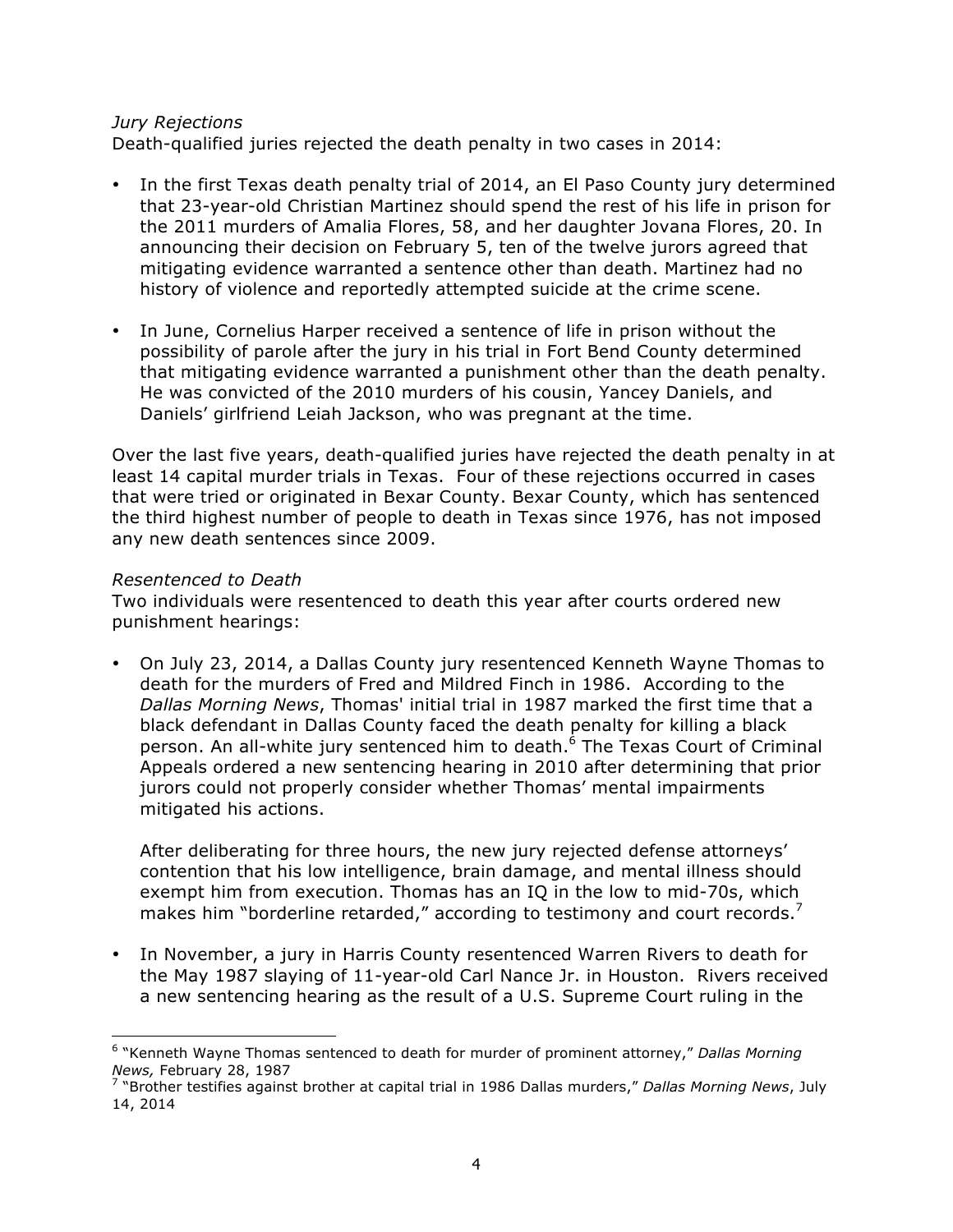case of Johnny Paul Penry, which determined that jurors must be given an opportunity to consider mitigating evidence in the punishment phase of death penalty trials. According to the *Houston Chronicle*, "The landmark Penry cases brought almost 20 cases back to Harris County that have slowly wound their way through the retrial process."<sup>8</sup>

### **Executions**

The State of Texas executed 10 people in 2014, the fewest executions to take place in the state since 1996, when 3 people were put to death. Texas accounted for less than 30% of U.S. executions.<sup>9</sup>

Texas has executed a total of 518 people since 1982; of these, 279 occurred during the administration of Texas Governor Rick Perry (2001-2014), more than any other governor in U.S. history. Executions peaked in Texas in 2000, when 40 people were put to death.



Among those executed by the State of Texas in 2014 were individuals with intellectual disabilities, Mexican nationals, and men who were just months past their  $18<sup>th</sup>$  birthdays at the time of the crime. Rulings by the U.S. Supreme Court prohibit the death penalty for persons with intellectual disabilities and those under age 18 at the time of the crime. See Appendix B for a list of individuals executed in 2014.

• Edgar Tamayo was executed on January 22, 2014. He was convicted of the 1994 murder of Houston Police Officer Guy Gaddis. Tamayo, a Mexican national, was denied his right to seek consular assistance after his arrest, as required under Article 36 of the Vienna Convention on Consular Relations. Mexican authorities did not learn of his case until a week before his trial started and therefore were unable to provide him with adequate legal counsel. Tamayo's court-appointed attorney failed to present substantial mitigating evidence about

 <sup>8</sup> "New jury returns Harris County man to death row for 1987 slaying," *Houston Chronicle*, November 21, 2014

 $9$  In 2013, Texas accounted for 41% of U.S. executions.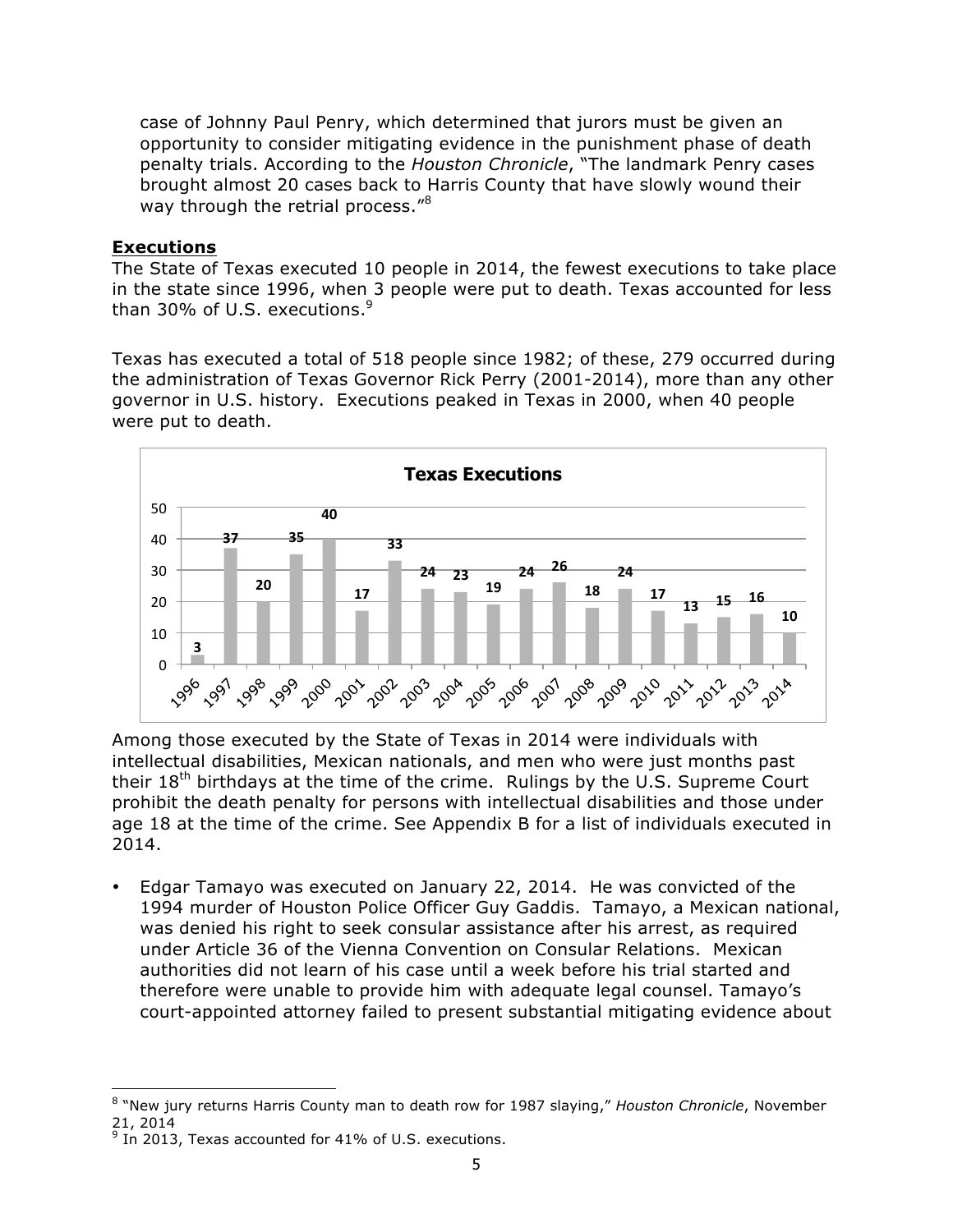his abusive childhood and developmental problems, which might have impacted the jury's decision in the sentencing phase of his trial.

- The State of Texas executed Ray Jasper on March 19, 2014 for the 1998 robbery and murder of recording studio owner David Alejandro in San Antonio. Jasper was 18 years old at the time of the crime. His two co-defendants, both age 19 at the time of the crime, avoided the death penalty and received sentences of life in prison. If Jasper had been three months younger, he would have been ineligible for the death penalty, in accordance with a 2005 U.S. Supreme Court decision that declared this punishment unconstitutional for juvenile offenders under the age of 18 at the time of the crime (*Roper v. Simmons*). In their final appeals, Jasper's attorneys argued that prosecutors struck potential African-American jurors on racially discriminatory grounds.
- On March 27, 2014, the State of Texas put Anthony Doyle to death for murdering 37-year-old Hyun Mi Cho in 2003 in Rowlett (Dallas County). Doyle was 93 days past his 18th birthday at the time of the crime.
- On April 9, 2014, the State of Texas executed Ramiro Hernandez Llanas for the 1997 murder of his employer, Kerr County ranch owner Glen Lich, and the sexual assault of Lich's wife, in 1997. It was the second execution this year of a Mexican national. Hernandez Llanas grew up next to a garbage dump, where his family collected and sold trash to survive. His trial, which was moved to Bandera County, lasted two days; the jury took five minutes to convict him. According to Amnesty International, his low I.Q. scores and evidence of his adaptive functioning deficits were rejected by the courts, despite a 2002 U.S. Supreme Court decision that prohibits the death penalty for individuals with intellectual disabilities. The prosecution's expert, who never met Hernandez Llanas, asserted that his "adaptive behavior was in keeping with his cultural group."<sup>10</sup>

The Government of Mexico strongly condemned Hernandez Llanas' execution, arguing that it took place in violation of an International Court of Justice ruling in 2004, which found that Texas and other states had not advised some 50 Mexican nationals on death row of their right to contact their consular offices upon arrest. The Vienna Convention on Consular Relations, to which the United States is a party, stipulates this right.

#### *Executions by Race and Gender*

 

Of the 10 people executed by the State of Texas in 2014, four were Hispanic, four were African-American, and two were white. Eight were men and two were women.

For the first time since 2002, two women were executed in the same year.

| <b>Executions by</b><br><b>Race and Gender</b> |   |  |  |  |  |  |  |
|------------------------------------------------|---|--|--|--|--|--|--|
| Male   Female                                  |   |  |  |  |  |  |  |
| <b>African</b>                                 |   |  |  |  |  |  |  |
| <b>American</b>                                | 3 |  |  |  |  |  |  |
| <b>Hispanic</b>                                | 4 |  |  |  |  |  |  |
| White                                          | 1 |  |  |  |  |  |  |
| Total<br>R<br>7                                |   |  |  |  |  |  |  |

<sup>&</sup>lt;sup>10</sup> See http://www.amnestyusa.org/sites/default/files/uaa07114.pdf.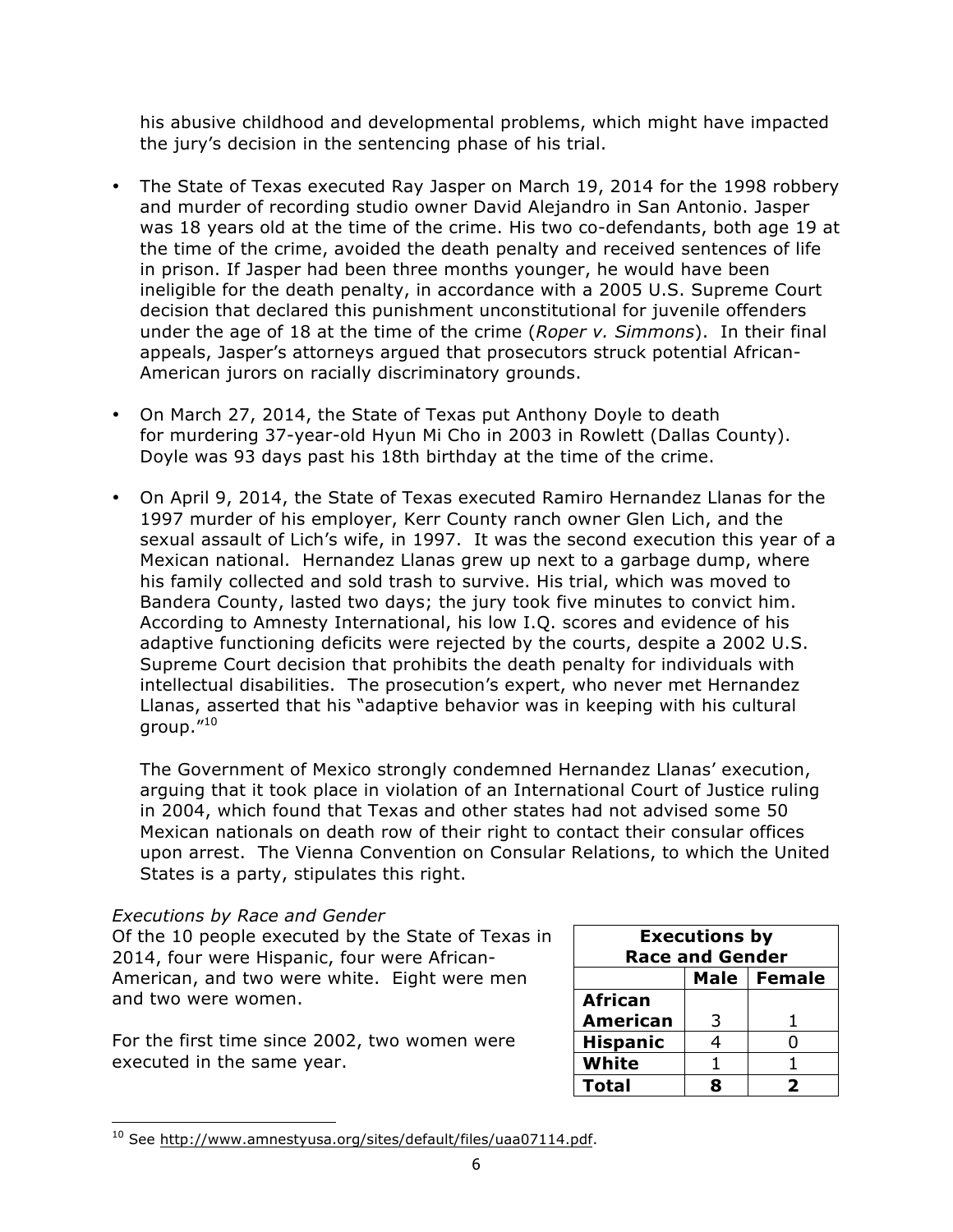- Suzanne Basso, a white woman, was put to death on February 5, 2014 for the 1998 murder of Louis "Buddy" Musso in Houston. Her trial attorneys failed to present any mitigating evidence during the penalty phase of her trial and conducted virtually no investigation into her background. Had they done so, they would have uncovered pervasive evidence of her impoverished and abusive childhood, including sexual abuse at the hands of relatives. The jury also did not hear about Basso's long history of delusional thinking and mental illness.
- The State of Texas executed Lisa Coleman, an African-American woman, on September 17, 2014, after the U.S. Supreme Court rejected her request for a stay. She was convicted a decade ago in Tarrant County in the starvation death of 9-year-old Davontae Williams. The boy's mother, Marcella Williams, took a plea deal to avoid the death penalty and is serving a life sentence. Williams will be eligible for parole in 2044.

Coleman was the sixth woman put to death in Texas since 1982. Three of the women executed were white and three were African-American. Nationally, 15 women have been put to death.

Of the 518 individuals put to death in Texas, 228 were white, 193 African-American, 93 Hispanic, and 4 had another racial identity. Collectively, 363 of these cases involved white victims, 80 involved Hispanic victims, and 70 involved African-American victims. According to the Death Penalty Information Center, 108 cases

involved African-American defendants convicted of killing white victims, while just 4 cases involved white defendants convicted of killing African-American victims. $11$ 

#### *Executions by County*

Two counties accounted for half of the executions in 2014: Harris (3) and Bexar (2). Seven counties total accounted for the executed inmates: Bexar (2); Dallas (1); Harris (3); Kerr (1); Nueces (1); Tarrant (1); and Val Verde (1).

**U.S. Executions in 2014 Texas 10** Missouri 10 Florida | 8 Oklahoma 3 Georgia | 2 Arizona 1 Ohio | 1 **Total 35**

Harris County alone accounts for 122 executions, more than any state except Texas. Dallas County accounts for 53 executions, and Bexar accounts for 39.

#### *Lethal Injection Developments*

Texas' lethal injection protocol currently calls for a single dose of pentobarbital. Pentobarbital is no longer legally available in FDA-regulated form. It can only be purchased from compounding pharmacies, which operate outside of FDA oversight. This makes it impossible to know if the drugs have been properly prepared and tested in order to ensure executions will be carried out in a manner that comports with the U.S. Constitution.

  $11$  See http://www.deathpenaltyinfo.org/views-executions for details.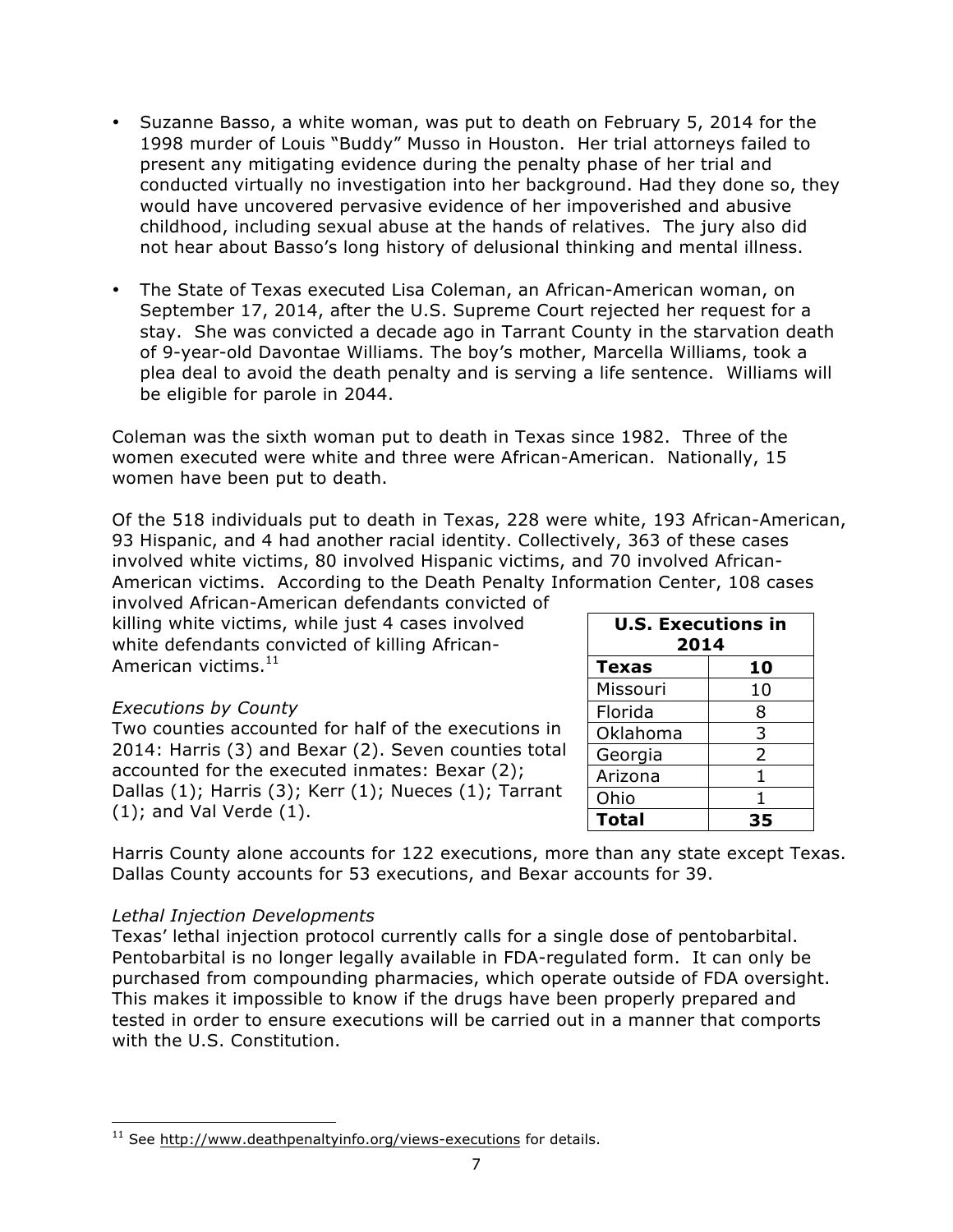On May 29, 2014, Texas Attorney General Greg Abbott reversed the position his office took in three prior opinions in recent years that required transparency in Texas' execution process. Abbott's ruling this spring found that officials with the Texas Department of Criminal Justice (TDCJ) do not have to disclose information about the pharmacy or pharmacist now supplying the lethal injection drugs used in executions.

The Attorney General's Ruling also found that TDCJ may keep secret their "DEA Registration" – a form required to purchase lethal injection drugs. The DEA registration used by TDCJ lists them as the "Huntsville Unit Hospital" – a hospital that no longer exists. This false information has provided TDCJ with a medical persona that has been used previously to mislead pharmacies about the reason for the purchase of lethal drugs.

Editorial boards around the state decried the Attorney General's about-face on the issue and raised critical questions about the lack of transparency in the state's death penalty process.<sup>12</sup>

Attorneys for death row inmates repeatedly asked federal courts to address the constitutionality of the secrecy surrounding Texas' lethal injection drugs, particularly in light of botched executions that occurred in several states this year. They specifically sought information about the source and testing of the drugs Texas plans to use in lethal injections. To date, the courts have declined to intervene.

On December 11, 2014, State District Judge Darlene Byrne granted summary judgment in favor of three attorneys who filed a lawsuit earlier this year seeking to force TDCJ to disclose the name of the drug supplier under the Texas Public Information Act. Judge Byrne ruled that the name of the compounding pharmacy supplying lethal injection drugs for Texas executions must be released because it is public information. TDCJ intends to appeal the ruling. $^{13}$ 

Twelve executions have been scheduled for the first few months of 2015, including three cases out of Bexar County.

### **Stays of Execution/Dates Withdrawn**

Seven inmates scheduled for execution in 2014 received reprieves, including stays granted by the courts and the withdrawal of execution dates.

- A state district court modified the January 16 execution date of Edgardo Cubas, a Honduran national, in order to give his attorneys time to file litigation challenging his competency to be executed. A later execution date of May 21 also was withdrawn.
- On May 13, 2014, the day of Robert Campbell's scheduled execution, the U.S. Court of Appeals for the Fifth Circuit granted a stay in order to consider newly

 <sup>12</sup> See http://tcadp.org/2014/06/09/editorials-decry-texas-attorney-generals-decision-uphold-secrecylethal-injection-process/.

<sup>13</sup> "Court Tells TDCJ to Name Death Drug Suppliers" *Texas Tribune*, December 11, 2014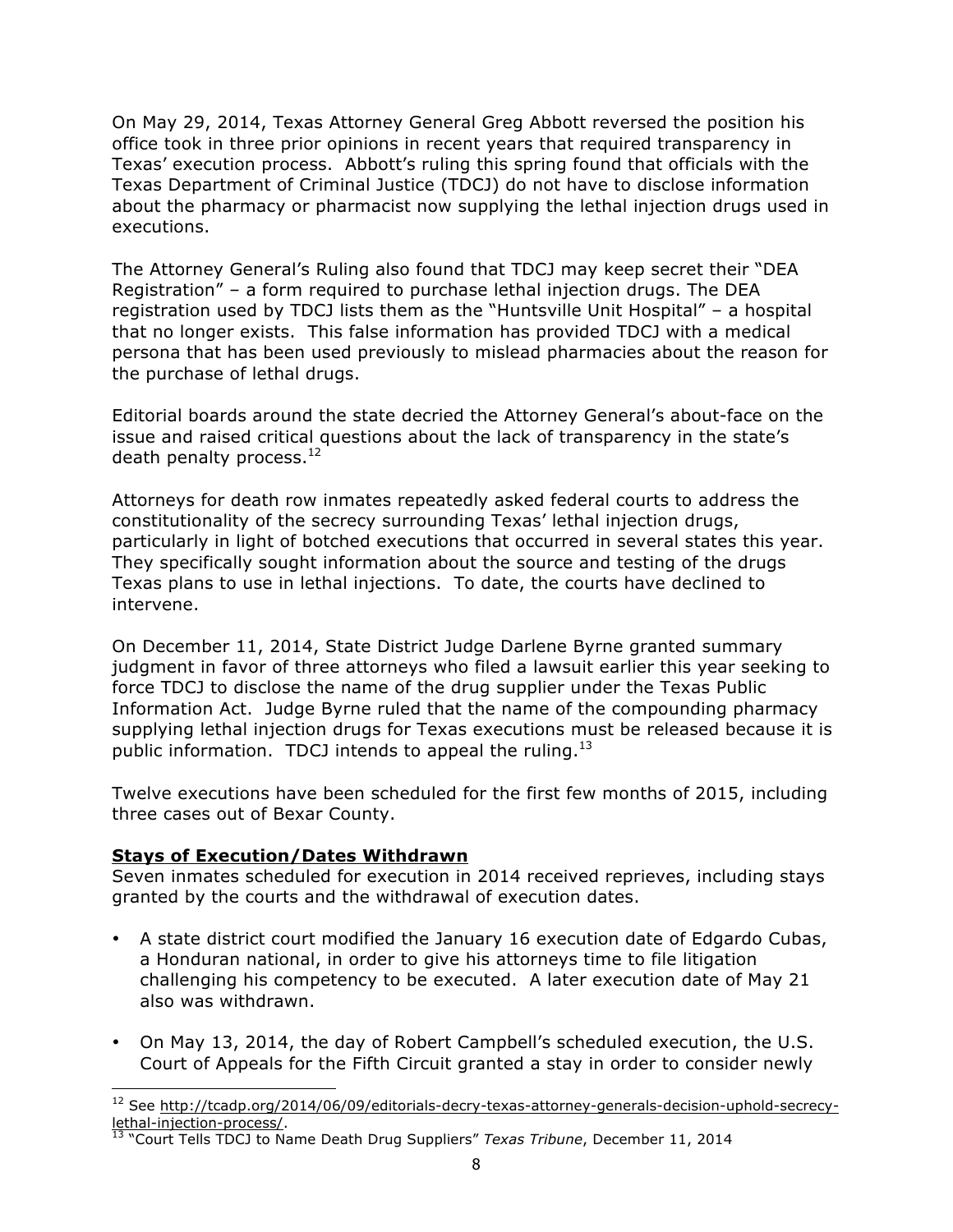discovered evidence of his mental impairment. Campbell was convicted of the 1991 murder of Alexandra Rendon in Houston. He was just three months past his 18th birthday at the time of the crime and has spent more than half his life on death row. No court has considered evidence of Campbell's intellectual disabilities, which bars his execution under the U.S. Supreme Court's ruling in *Atkins vs. Virginia (2002).* A recent comprehensive evaluation assessed his IQ at 69, and school records discovered by current counsel provide additional evidence of "significantly sub-average intellectual functioning."

According to Campbell's attorneys, during prior state and federal judicial proceedings the State of Texas failed to disclose two I.Q. test scores indicative of Campbell's intellectual disability. The Harris County District Attorney's Office did not provide counsel with public school records, including the results of a score of 68 from an I.Q. test administered to Campbell when he was a schoolchild.

The Texas Department of Criminal Justice (TDCJ) also failed to disclose results of an I.Q. test that a state-employed prison psychologist administered to Campbell shortly after he arrived on death row at the age of 19; he scored 71 on that test. In fact, TDCJ told Campbell's attorney in 2003 that no such I.Q. tests existed for death row prisoners.

Campbell's trial counsel did not conduct a thorough investigation into his client's background and, subsequently, failed to present substantial mitigating evidence of his turbulent and deprived childhood to the jury during the punishment phase. He also failed to explore obvious questions about Campbell's cognitive impairment. The attorney appointed to represent Campbell on initial state habeas corpus proceedings also was incompetent and filed a meaningless, boilerplate claim – identical to the claims he filed in four other death penalty cases – on behalf of his client, with whom he did not meet before filing the appeal.

Noting the "unique circumstances of this case," the Fifth Circuit granted Campbell the right to file a successive federal habeas petition asserting his claim of ineligibility for execution under *Atkins*.

• On December 3, 2014, less than eight hours before his scheduled execution, the U.S. Court of Appeals for the Fifth Circuit granted a stay to Scott Panetti to consider the "complex legal questions" surrounding his case, specifically, his competency to be executed. Panetti was convicted and sentenced to death for the 1992 murder of his in-laws, Joe and Amanda Alvarado. Kerr County District Judge Stephen Ables allowed Panetti to represent himself despite his long, documented history of paranoid schizophrenia and frequent hospitalizations predating the crime.

In 2004, Texas sought to execute Panetti, but a federal judge stayed the execution and the U.S. Supreme Court ultimately found the Fifth Circuit's standard for determining competency to be executed unconstitutional in *Panetti v. Quarterman*, 551 U.S. 930 (2007). Notwithstanding that decision, Texas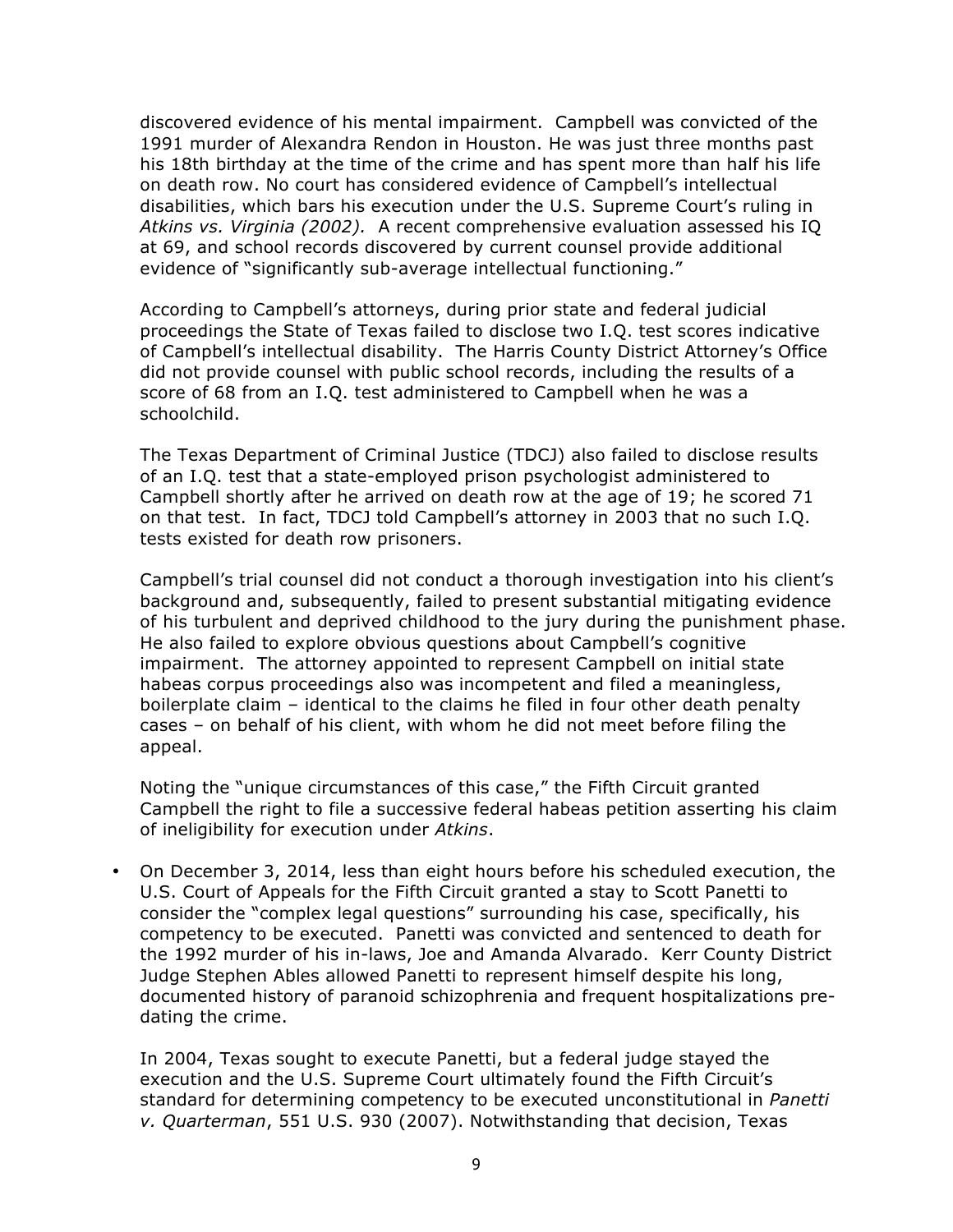continued to contest Panetti's competence to be executed. In 2013, the Fifth Circuit again found him competent to be executed – despite the District Court's findings that he has a severe mental illness and suffers from paranoid delusions.

Panetti, whose competency has not been evaluated in seven years, has a fixed delusion that Satan, working through the state, is trying to kill him for preaching the Gospel. His attorneys were not notified about the December 3rd execution date; they learned about it from a newspaper article two weeks after it was set.

Among those calling for clemency for Panetti were the nation's largest grassroots advocacy organization on mental illness, National Alliance on Mental Illness (NAMI); NAMI's Texas affiliate; Mental Health America; former prosecutors and conservative leaders; 10 state legislators; 8 active and retired United Methodist Bishops in Texas; former U.S. Representative Ron Paul; more than 50 Evangelical Christians; and the European Union. Several editorial boards from major Texas newspapers also called for officials to stop the execution.

The Fifth Circuit will set a briefing schedule and order oral arguments in the case.

• The Texas Court of Criminal Appeals stayed the execution of Larry Hatten, which was scheduled to take place on October 15, 2014. According to the Associated Press, the court issued the reprieve to resolve a 1997 filing with his trial court in Nueces County that was never decided nor properly forwarded to the appeals  $court.<sup>14</sup>$ 

A Nueces County jury sentenced Hatten to death for the 1995 murder of fiveyear-old Isaac Jackson in Corpus Christi. Jackson was killed while in bed with his mother, Tabatha Thompson, who was also severely injured. Hatten reportedly suffers from mental illness and has been forcibly medicated at times while incarcerated. Earlier this year he decided to forego any further appeals in his case. The appeals court gave the trial court six months to resolve the claims in the filing.

The execution dates of Robert Pruett (Bee County), Manuel Vasquez (Bexar County), and Robert Ladd (Smith County) were withdrawn.<sup>15</sup> A comparable number of reprieves have been granted in recent years.

### **Reduced Sentences/Inmates No Longer on Death Row**

Two inmates received reduced sentences in 2014. Since 2011, at least 17 individuals have been removed from death row in Texas.

• The sentence of Kim Lim was reduced to life in August. He was convicted in Harris County.

 <sup>14</sup> "Reprieve for Texas prisoner facing execution," *Associated Press*, October 13, 2014

<sup>&</sup>lt;sup>15</sup> Robert Ladd has received a new execution date of January 29, 2015; Manuel Vasquez has received a new execution date of March 11, 2015.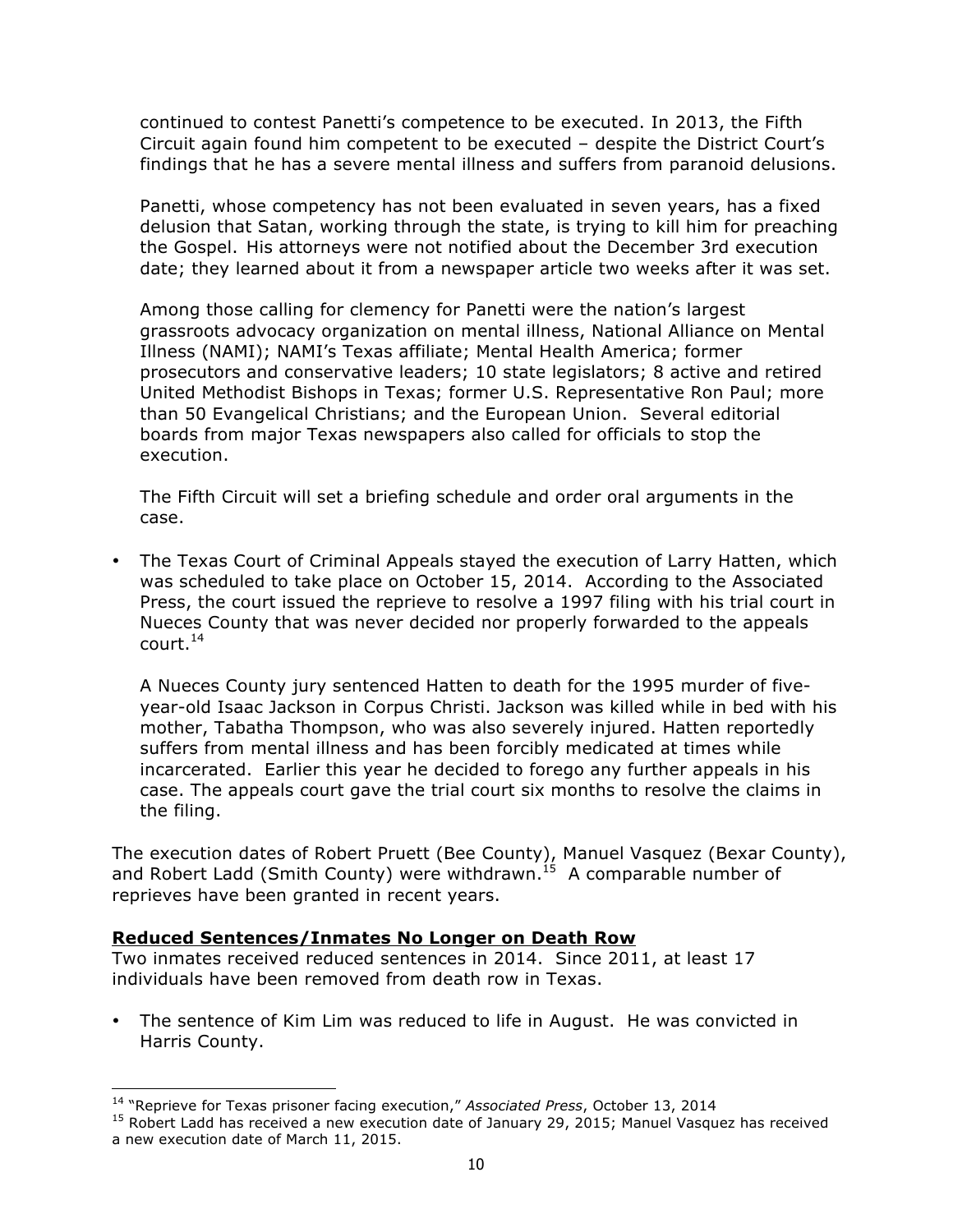• On November 12, 2014, Chris Shuffield was sentenced to life with the possibility of parole after spending 12 years on death row. He was convicted of the 2001 murder of Lance Luke Walker in Bowie County. The Texas Court of Criminal Appeals overturned his death sentence in May 2014 after a fellow inmate acknowledged he provided false information that was used during Shuffield's original punishment hearing.<sup>16</sup> Prosecutors agreed not to seek death on resentencing.

### **Wrongful Convictions**

### *Manuel Velez*

On October 8, 2014, Manuel Velez was released from prison in Huntsville after spending nine years in prison, including four years on death row. One year earlier, the Texas Court of Criminal Appeals overturned his capital murder conviction in the 2008 death of one-year-old Angel Gabriel Moreno in Cameron County. The baby was the child of Velez's then-girlfriend, Acela Moreno, who served five years of a ten-year sentence for her role in the baby's death. The court agreed with a state district judge's assessment that Velez's defense attorneys failed to present critical medical evidence of injuries the baby sustained in the weeks and months before his death – injuries that Velez could not have caused as he was working on a construction site in Tennessee at the time.

In a separate decision in 2012, the Court of Criminal Appeals threw out Velez's death sentence after determining that the jury heard misleading testimony from an expert witness regarding the circumstances of incarceration if Velez was sentenced to life in prison.

Earlier this year, the Cameron County District Attorney's Office announced it would not seek another death sentence for Velez but refused to dismiss the capital murder charge against him unless he took a plea. Velez pleaded no contest to a lesser charge of injury to a child rather than face a new trial that could be plagued by the same injustices that sent him to death row.<sup>17</sup>

#### *Anthony Graves*

 

In July, the Chief Disciplinary Counsel of the State Bar of Texas made a "just cause" determination with respect to allegations of prosecutorial misconduct against former Burleson County District Attorney Charles J. Sebesta, Jr. in his prosecution of Anthony Graves in 1994. As a result of Sebesta's misconduct, Graves spent nearly two decades in prison for a crime he did not commit and of which he was completely exonerated in 2010. He twice faced execution dates during his wrongful incarceration.

Graves filed his grievance against Sebesta on January 20, 2014. During the State Bar's initial investigation, he also submitted an affidavit detailing how Sebesta's unethical prosecutorial misconduct forever changed his life and the lives of those

<sup>&</sup>lt;sup>16</sup> "Texas Death Row Inmate Resentenced To Life In Prison," KBTX, November 13, 2014

<sup>&</sup>lt;sup>17</sup> See https://www.aclu.org/capital-punishment/innocent-man-released-prison-after-nine-years-fourdeath-row for more information.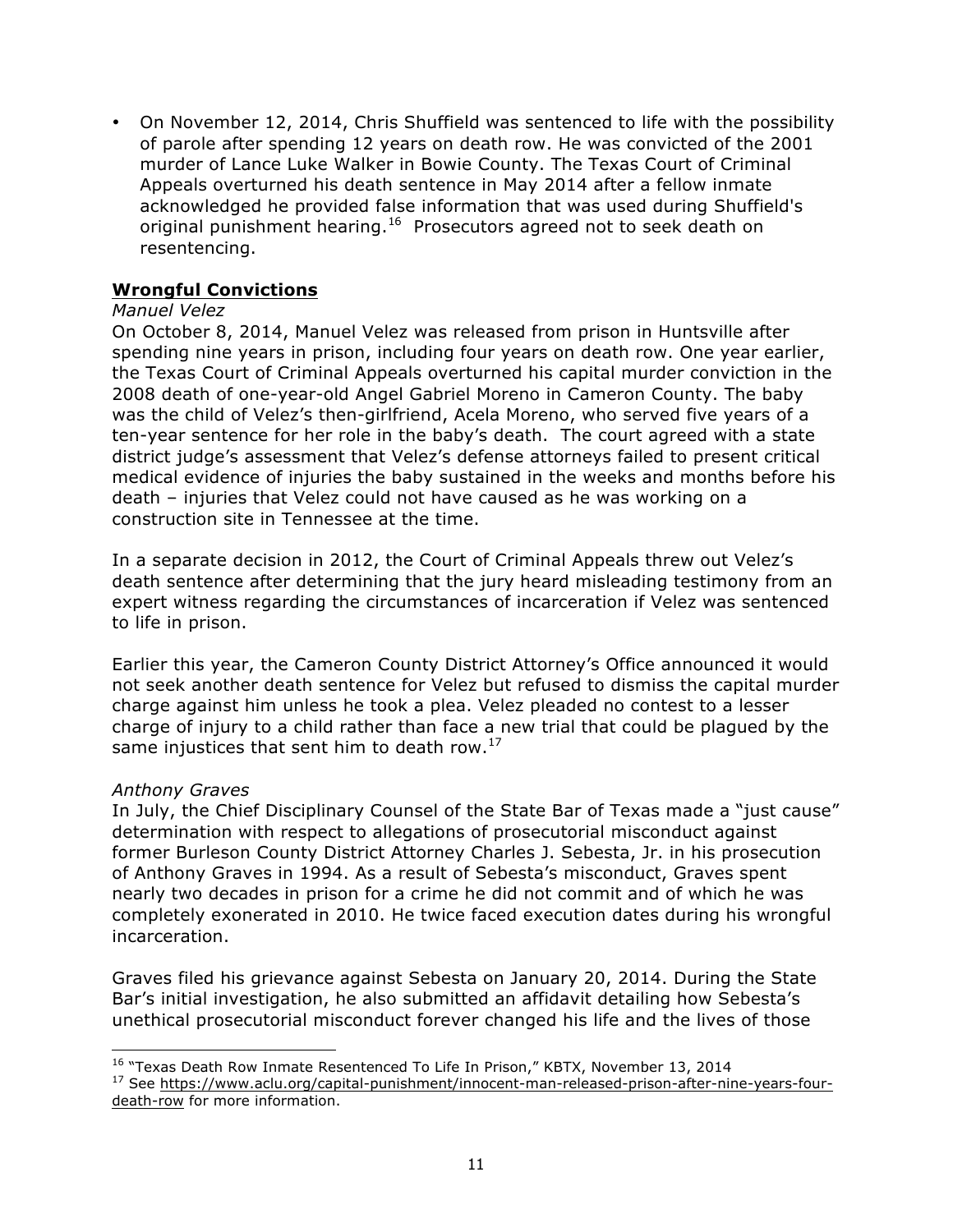around him. The State Bar of Texas has the power to sanction Sebesta for his unethical conduct, up to and including disbarment and loss of his license to practice law in Texas. An administrative judge will hear his case.

### *Nationwide*

Nationally, seven individuals were exonerated and released from death rows this year; this includes three men in Ohio and two in North Carolina. Six of these individuals spent more than 30 years in prison for crimes they did not commit. A total of 150 people have been exonerated from death rows nationwide since 1973, including 12 individuals in Texas. $18$ 

### **Wrongful Executions**

### *Cameron Todd Willingham*

New evidence in the case of Cameron Todd Willingham significantly undermines the credibility of Johnny Webb, the jailhouse informant whose testimony was instrumental in Willingham's conviction. Willingham was executed in 2004 for the 1991 arson murder of his three daughters in Corsicana, despite compelling evidence of his innocence.

Maurice Possley, writing for The Marshall Project, exposed the fact that the Navarro County man who prosecuted Willingham, John H. Jackson, worked for years "to alter Webb's conviction, speed his parole, get him clemency and move him from a tough state prison back to his hometown jail." Possley notes, "Had such favorable treatment [towards Webb] been revealed prior to his execution, Willingham might have had grounds to seek a new trial."<sup>19</sup> The Innocence Project filed a grievance against Jackson with the State Bar of Texas.

### **Other Case Developments**

 

There were significant developments in several other death penalty cases this year, including one overturned conviction:

• On November 5, 2014, the Texas Court of Criminal Appeals overturned the conviction and death sentence of Alfred Dewayne Brown, who was convicted in 2005 of murdering Houston Police Officer Charles R. Clark during a burglary two years earlier. Brown has consistently maintained his innocence. The Court found that the Harris County District Attorney's Office withheld material evidence favorable to Brown's case, specifically, a record of a phone call that corroborated his claim that he was at his girlfriend's apartment the morning the murder took place. In 2013, a homicide detective found a box of phone records in his garage that indicated Brown made a call exactly when he asserted. The file was never shared with Brown's defense counsel during his original trial.<sup>20</sup>

<sup>&</sup>lt;sup>18</sup> See Death Penalty Information Center for more details on these exonerations.

<sup>&</sup>lt;sup>19</sup> "Fresh doubts over a Texas execution," Washington Post/The Marshall Project, August 3, 2014 <sup>20</sup> "Appeals court resets murder trial after finding evidence withheld," *Houston Chronicle*, November 5, 2014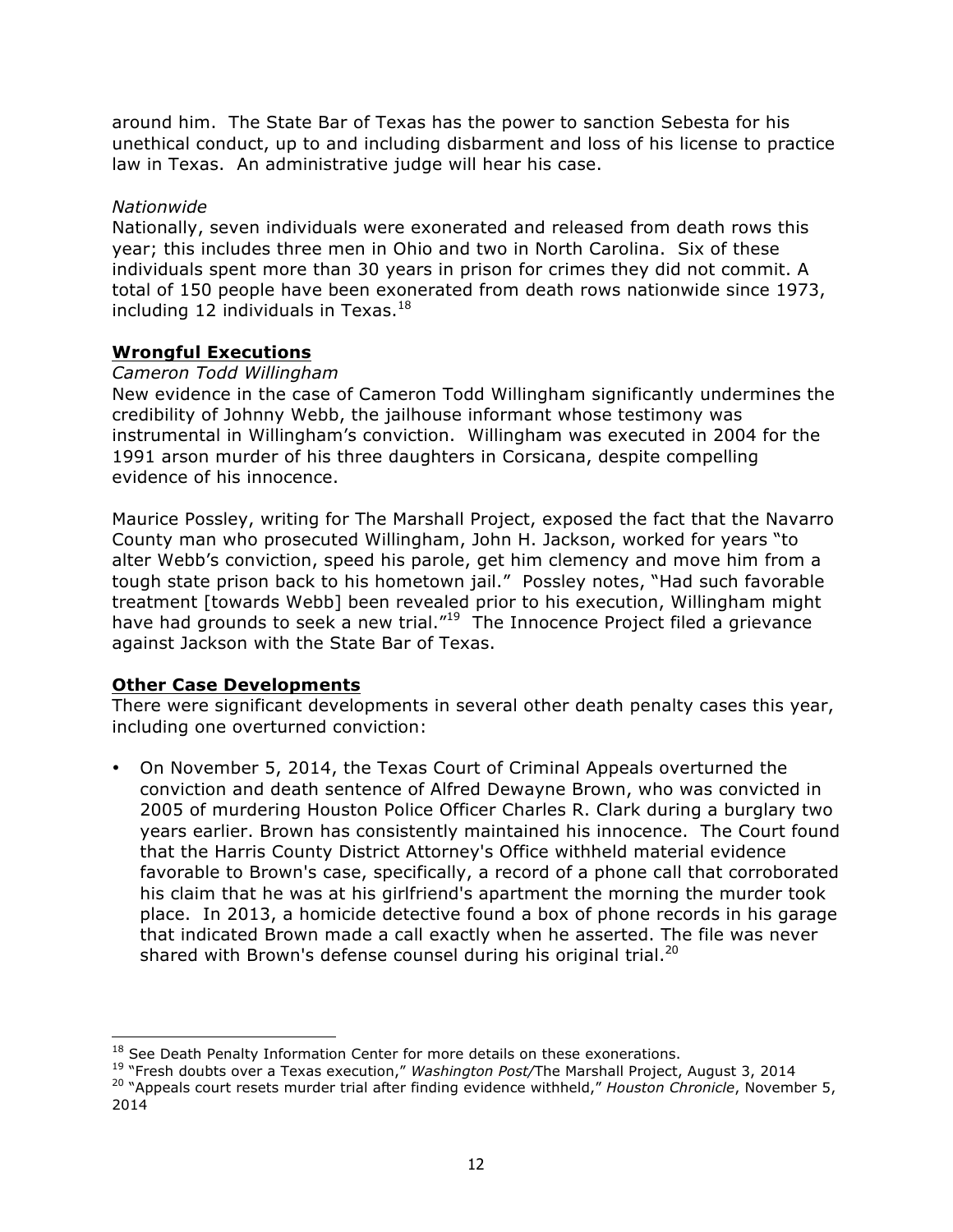At his trial, Brown's attorneys presented no evidence of his alibi, and his girlfriend changed her testimony after she was threatened with prosecution by a grand jury. The Harris County District Attorney's Office agreed that relief should be granted and is now reviewing the case to determine whether to retry Brown or dismiss the charges against him.

• In August 2014, lawyers for Max Soffar asked the Texas Board of Pardons and Paroles to recommend that Governor Rick Perry commute their client's death sentence, arguing that Soffar, who is dying of terminal liver cancer, has spent the last 34 years on death row for crimes he did not commit.

No evidence connects Soffar to the murders of three people in a bowling alley in Houston in 1980. His conviction and death sentence hinged solely on a confession he gave to police – one of three inconsistent statements he provided after three days of intense interrogation. According to the National Registry of Wrongful Convictions, false confessions have played a role in 13% of exonerations nationwide. In addition, Soffar did not resemble the description of the perpetrator provided by eyewitness and surviving victim Greg Garner. Substantial evidence supporting the alternative theory of suspect Paul Dennis Reid has never been considered by a jury.

In October, the Texas Board of Pardons and Paroles denied Soffar's petition for clemency, citing the absence of an execution date. His attorneys continue to appeal to Governor Perry to take action in this case before leaving office.<sup>21</sup>

• In June, a judge set a retrial date for former death row inmate Jerry Hartfield, who has been imprisoned for 33 years despite the fact that he does not have a valid conviction. Hartfield's original conviction was overturned in 1980 because of improper jury selection. He was granted a new trial, which he did not receive. Then-Governor Mark White attempted to commute Hartfield's sentence in 1983; however, the Texas Court of Criminal Appeals ruled that Governor White could not commute the sentence because there was no legal conviction.

According to the Associated Press, at the time of the June 2014 hearing, Matagorda County District Attorney Steven Reis offered Hartfield a deal to plead guilty, accept a life prison term, and avoid a new trial and a possible second death sentence if he waives all future appeal rights.<sup>22</sup> In August the  $13<sup>th</sup>$  District Court of Appeals dismissed Hartfield's habeas petition, which claimed his right to a speedy trial had been violated. This lifted the stay in the trial court. Hartfield's retrial is still pending.

### **U.S. Supreme Court Developments**

 

On March 24, 2014, the U.S. Supreme Court agreed to hear arguments in *Jennings v. Stephens*, a Texas death penalty case involving a claim of ineffective assistance of counsel. A Harris County jury sentenced Robert Mitchell Jennings to death for

<sup>&</sup>lt;sup>21</sup> For more information, see https://www.aclu.org/capital-punishment/state-texas-v-max-soffar.

<sup>22</sup> "New trial set for man in Texas prison 30 years," *Associated Press*, June 19, 2014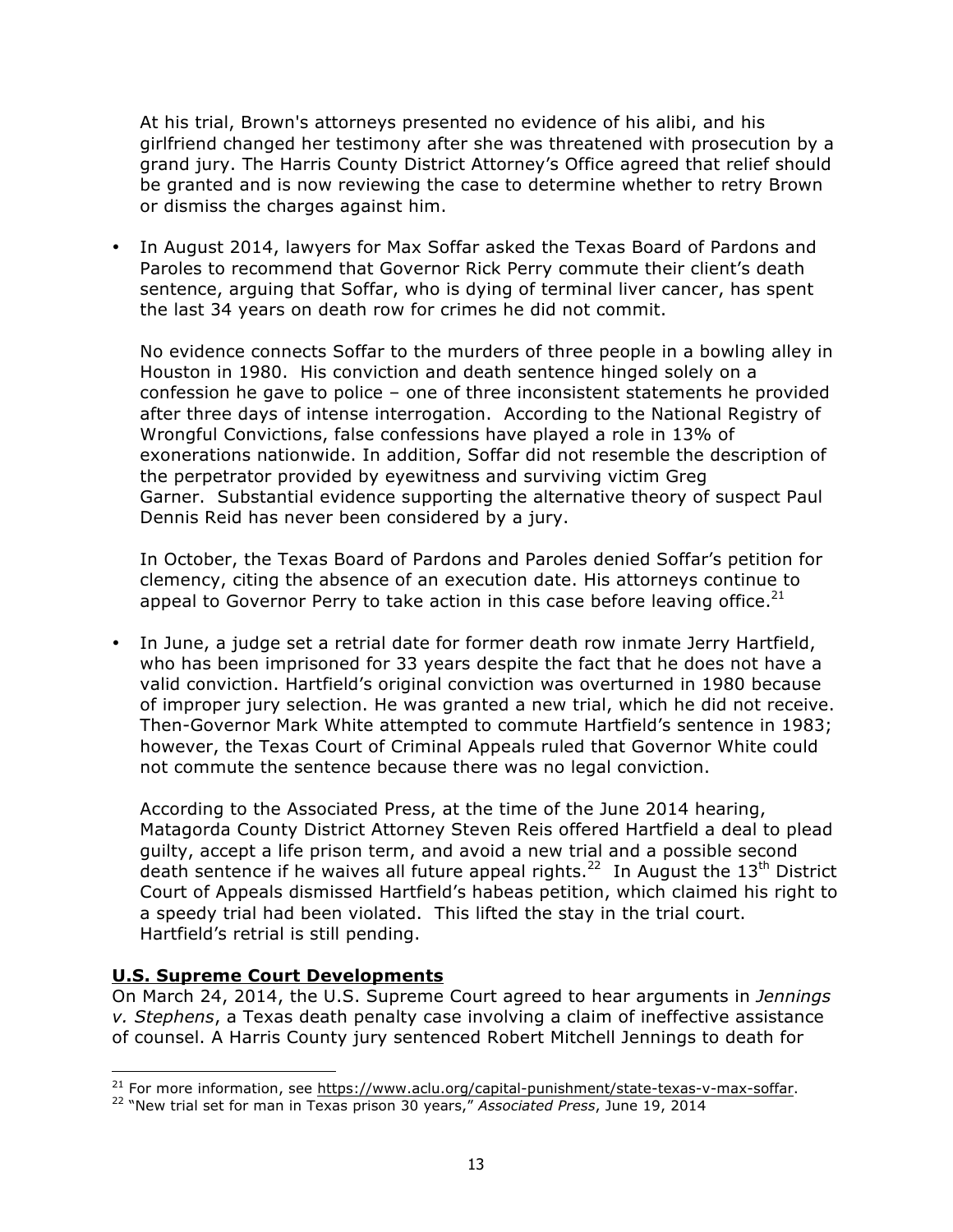killing a Houston police officer in 1988. During his trial, his lawyer told the jury that he agreed Jennings was eligible for the death penalty.

The Justices limited their review to a procedural issue: whether the claim of ineffective assistance of counsel was barred because lawyers for Jennings failed to raise the issue on appeal. Oral arguments took place on October 15, 2014.<sup>23</sup>

### **New Voices**

On November 26, 2014, in his dissent in the case of Scott Panetti, Republican Judge Tom Price of the Texas Court of Criminal Appeals says he believes the death penalty should be abolished:

I am among a very few number of people who have had a front row seat to this process for the past four decades. I now repeat what I stated originally in my dissenting opinion in Ex parte [Anthony] Graves: 'We are the guardians of the process.' Based on my specialized knowledge of this process, I now conclude that the death penalty as a form of punishment should be abolished because the execution of individuals does not appear to measurably advance the retribution and deterrence purposes served by the death penalty; the life without parole option adequately protects society at large in the same way as the death penalty punishment option; and the risk of executing an innocent person for a capital murder is unreasonably high, particularly in light of procedural-default laws and the prevalence of ineffective trial and initial habeas counsel.

Judge Price has served 18 years on the Court of Criminal Appeals; he will leave the court at the end of  $2014.<sup>24</sup>$ 

## **Conclusion**

Over the last 15 years, use of the death penalty has dropped significantly in Texas, mirroring national trends. Texas has gone from a peak of 40 executions in 2000 to the fewest executions in nearly two decades. The decline in new death sentences, which more accurately reflects current attitudes towards the death penalty, has been even more precipitous.

The death penalty remains racially based and geographically isolated, as the number of Texas counties devoting resources to costly death penalty trials dwindles each year. The risk of wrongful conviction and evidence of wrongful executions also continue to undermine the fairness and accuracy of the system.

TCADP urges concerned citizens and elected officials at the state and county levels to confront the realities of this irreversible punishment and reconsider the efficacy and cost of the death penalty as a means of achieving justice.

24 Judge Price's dissent is available at

 

<sup>&</sup>lt;sup>23</sup> "Did procedural misstep bar defendant from raising lawyer's capital concession? SCOTUS to decide", *ABA Journal*, March 24, 2014

https://drive.google.com/file/d/0BxR5nee8pBYQa1czZHZmNHk0SXlVU3pKZkpnd0pId1owRnVB/view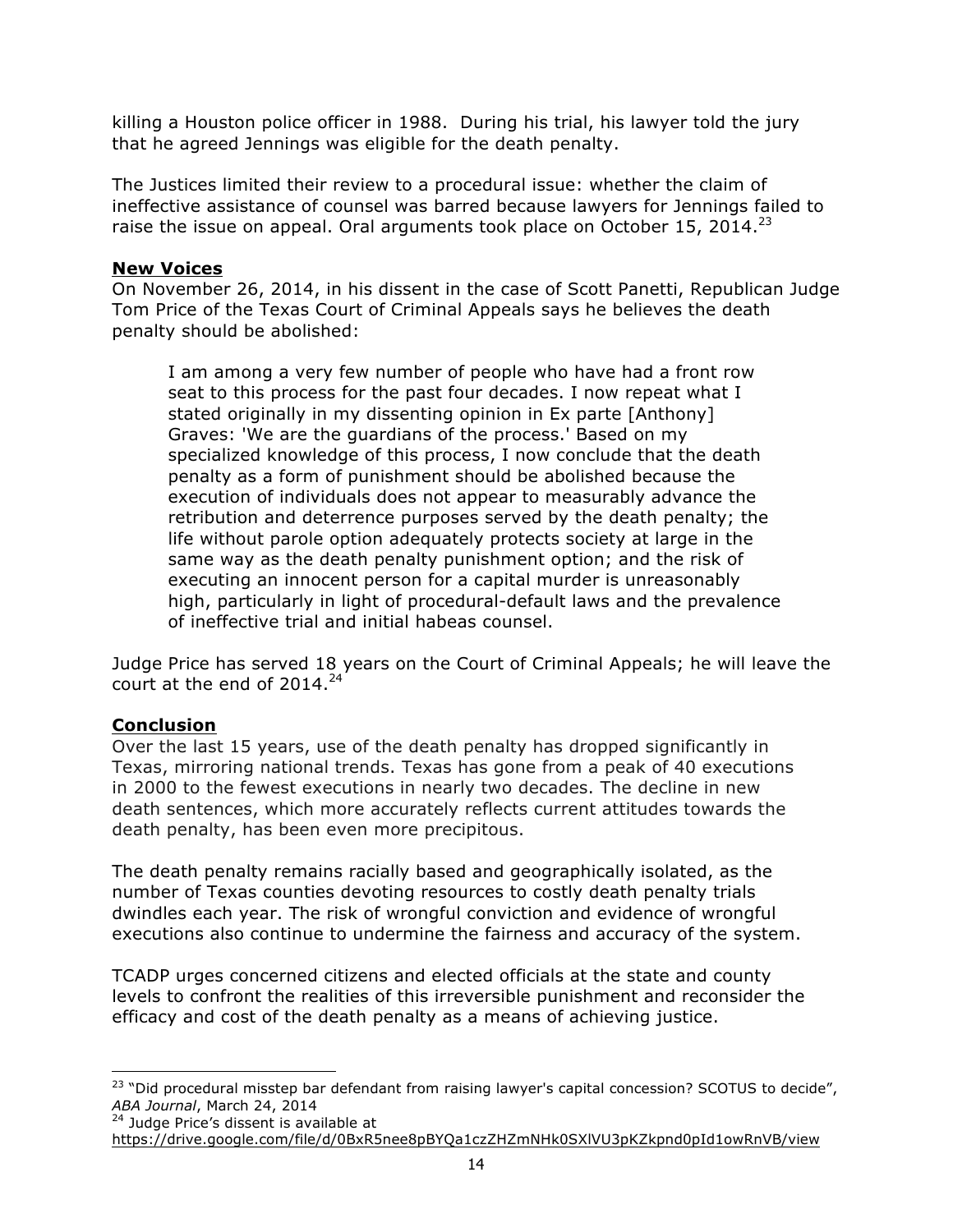| Last<br><b>Name</b> | <b>First</b><br>Name. | Date of<br><b>Birth</b> | Gender | Race         | <b>Date</b><br><b>Received</b> | County     | Date of<br><b>Offense</b> |
|---------------------|-----------------------|-------------------------|--------|--------------|--------------------------------|------------|---------------------------|
| Williams            | Eric                  | 1967                    | м      | White        | Pending                        | Kaufman    | 03/30/2013                |
| <b>Thomas</b>       | Steven                | 1961                    | м      | White        | Pending                        | Williamson | 11/04/1980                |
| Suniga              | <b>Brian</b>          | 12/27/1979              | м      | White        | 10/30/2014                     | Lubbock    | 12/26/2011                |
| Lewis, III          | Harlem                | 07/05/1991              | м      | <b>Black</b> | 08/01/2014                     | Harris     | 12/24/2012                |
| Valdez              | Fidencio              | 05/30/1979              | M      | Hispanic     | 07/24/2014                     | El Paso    | 12/10/2010                |
| <b>Ricks</b>        | Cedric                | 09/07/1974              | м      | <b>Black</b> | 05/19/2014                     | Tarrant    | 05/01/2013                |
| Petetan, Jr.        | Us.                   | 02/07/1976              | м      | <b>Black</b> | 05/02/2014                     | McLennan   | 09/23/2012                |
| Prevost             | <b>Jeffery</b>        | 07/22/1959              | м      | <b>Black</b> | 04/16/2014                     | Harris     | 05/20/2011                |
| <b>Balderas</b>     | Juan                  | 09/02/1986              | M      | Hispanic     | 03/25/2014                     | Harris     | 12/15/2005                |
| Daniel              | <b>Brandon</b>        | 11/11/1987              | м      | White        | 03/07/2014                     | Travis     | 04/06/2012                |
| Curry               | George                | 11/18/1966              | м      | <b>Black</b> | 03/03/2014                     | Harris     | 05/01/2009                |

**Appendix A: New Death Sentences in 2014**

*Sources: Texas Department of Criminal Justice; Austin American-Statesmen; Dallas Morning News*